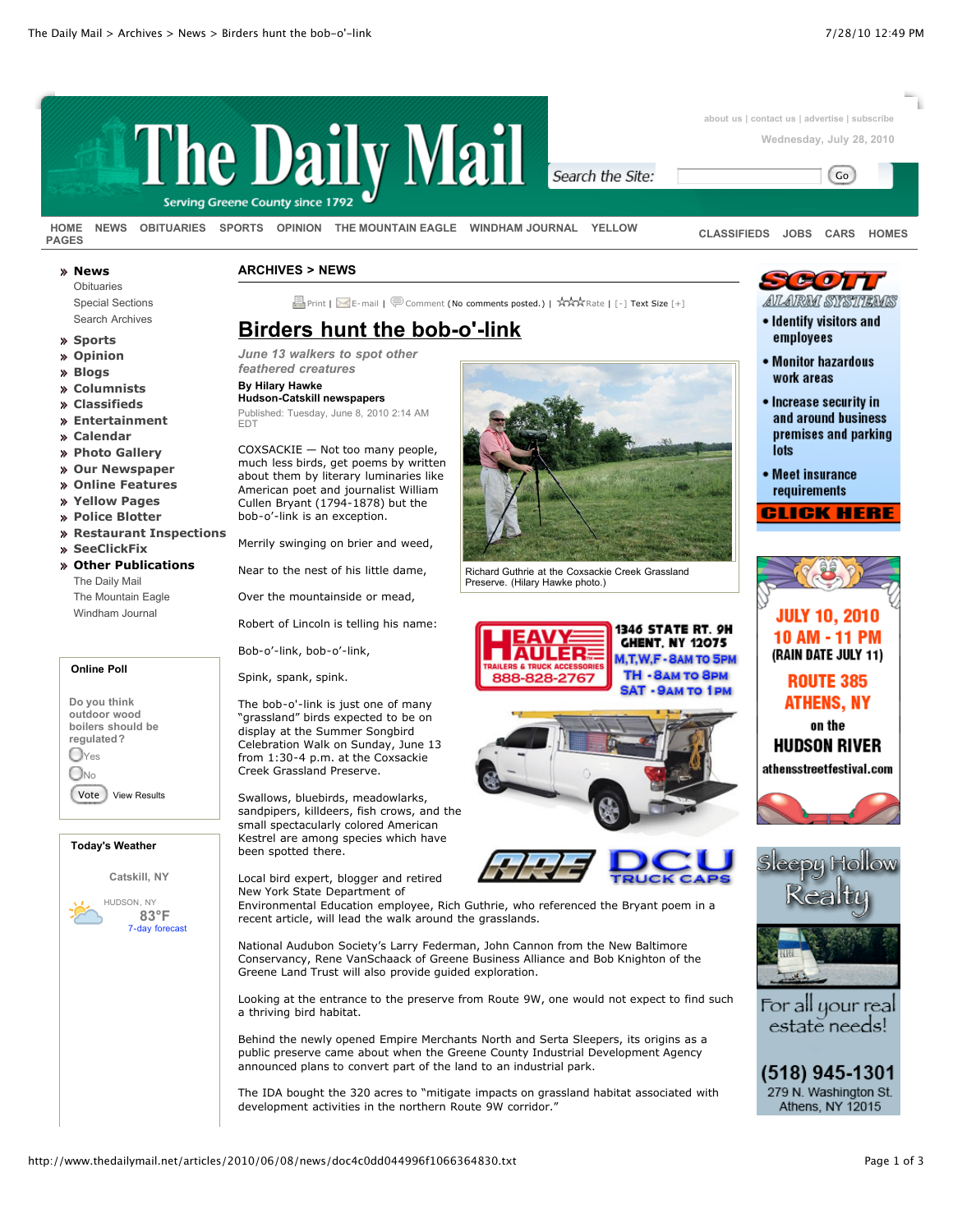

**\*Year of Birth:**

**\*First Name: \*Last Name: Company: Home Phone:** (children under 13 cannot register)

http://www.thedailymail.net/articles/2010/06/08/news/doc4c0dd044996f1066364830.txt Page 2 of 3

**[Teaching Yoga is](http://googleads.g.doubleclick.net/aclk?sa=l&ai=BPr1TLV9QTP-FKZrvnAevoszUCOLiqbABsqbJ_hSS6b_tRpCpNhABGAEgp_SRCzgAUOqOmPn6_____wFgyZ63i8Ck1BCgAbPWvv8DsgEUd3d3LnRoZWRhaWx5bWFpbC5uZXS6AQoxMjV4MTI1X2FzyAEB2gFSaHR0cDovL3d3dy50aGVkYWlseW1haWwubmV0L2FydGljbGVzLzIwMTAvMDYvMDgvbmV3cy9kb2M0YzBkZDA0NDk5NmYxMDY2MzY0ODMwLnR4dIACAcACBagDAcgDB-gD9AboA1LoA3f1AwAAAMQ&num=1&sig=AGiWqtxRHPN7VEp4D8L1ZsD17np7fSc4fQ&client=ca-pub-3247919408132322&adurl=http://planetYoga.com) an Art**

PlanetYoga Teacher Training Program We Teach and Then Mentor You planetYoga.com

Ads by Google